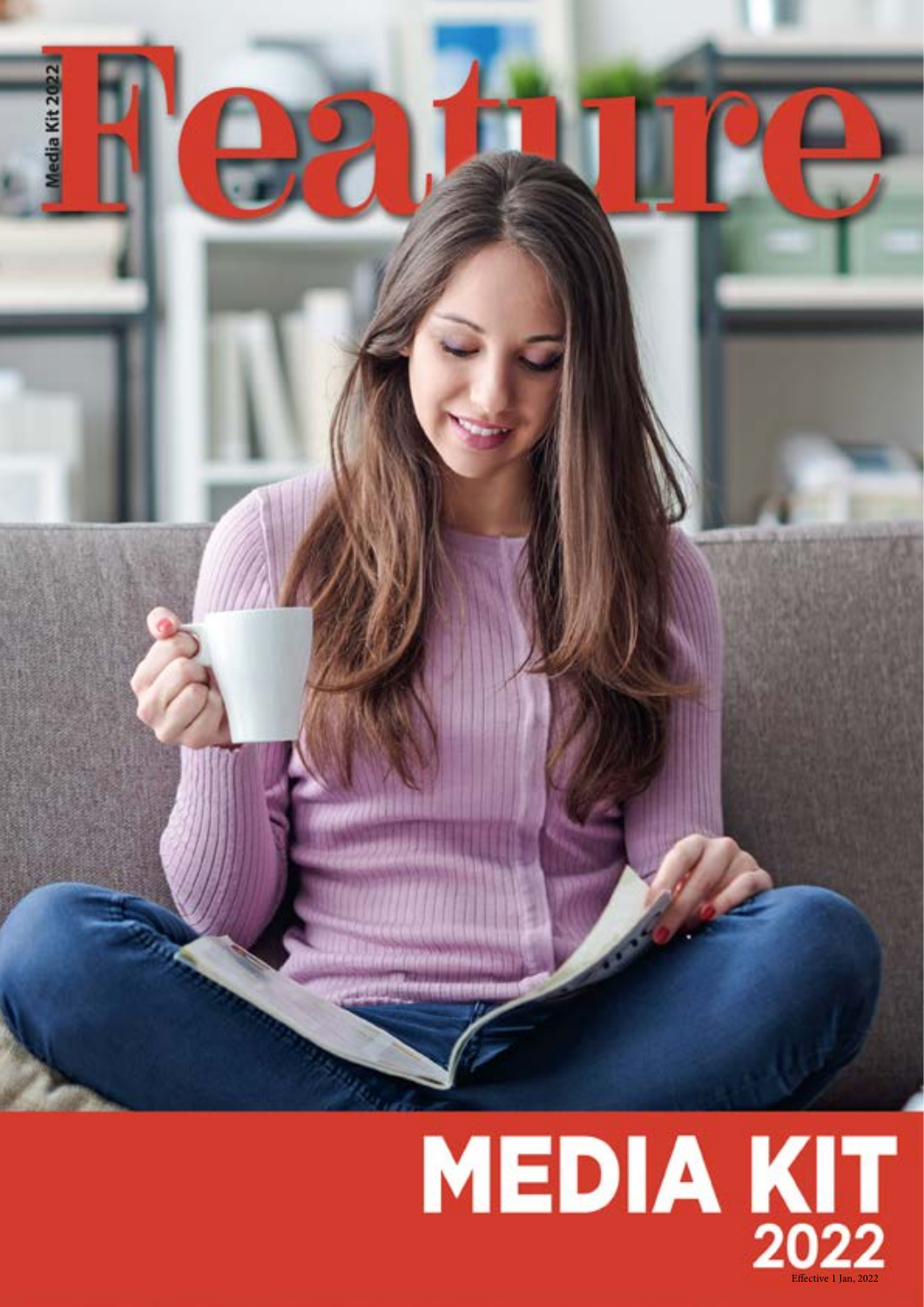## Feature Magazine is an independent, free community magazine promoting local stories, BE SEEN BY THE LOCAL

 $\bullet$ 

entertainment and events, real estate and businesses. Feature Magazine provides affordable, customisable advertising in the local area.

 $\blacksquare$ 

#### Magazine Distribution

Distribution begins by the first of each month with in distribution points in major shopping centres, cafés, waiting rooms and other popular locations in:

**Burpengary** • Narangba

> • North Lakes • Mango Hill

- 
- Dakabin
- Kallangur **Petrie**
- **Moravfield**
- **Caboolture**
- Deception Bay

Readers can also subscribe to the digital online version.

## Copy Deadlines

| January  | 20 Dec 21   July |           | 22 Jun 22 |
|----------|------------------|-----------|-----------|
| February | 25 Jan 22        | August    | 20 Jul 22 |
| March    | 23 Feb 22        | September | 24 Aug 22 |
| April    | 23 Mar 22        | October   | 21 Sep 22 |
| May      | 19 Apr 22        | November  | 26 Oct 22 |
| June     | 25 May 22        | December  | 23 Nov 22 |

## Contact Us

**Email:** editor@featuremagazine.com.au **Phone:** 07 3886 9040<br> **Web:** www.feature **Web:** www.featuremagazine.com.au **Facebook:** @featurecommunitymagazine **Open:** Mon to Fri, 9am-5pm **ABN:** 47 438 219 632

## Specification Checklist

- **High resolution PDF is preferred.** Ensure you save the PDF as Adobe PDF Preset 'Press Quality' and colour conversion set at 'No Conversion'.
- **2. High resolution JPG and TIFF** at 300dpi is also acceptable.
- 3. Australian Print Standard **FOGRA39** colour profile.
- 4. Refer to the 'Advertisement Sizes' for size and bleed.
- 5. Fonts to be outlined (converted to curves) or provided.
- 6. Images at 300dpi at actual size and saved in CMYK format.
- 7. CMYK only. No spot or RGB colours.
- 8. Strokes to be 0.25 point or greater. Line art to be 1200dpi.
- 9. Total ink coverage (TAC) no more than 280%.
- 10. Full page ads to have 5mm bleed with a 5mm safe margin.
- 11. Half and quarter page ads have no bleed or crop marks.
- 12. Rich Black is 60C 50M 50Y 100K.
- 13. Black text is 0C 0M 0Y 100K.

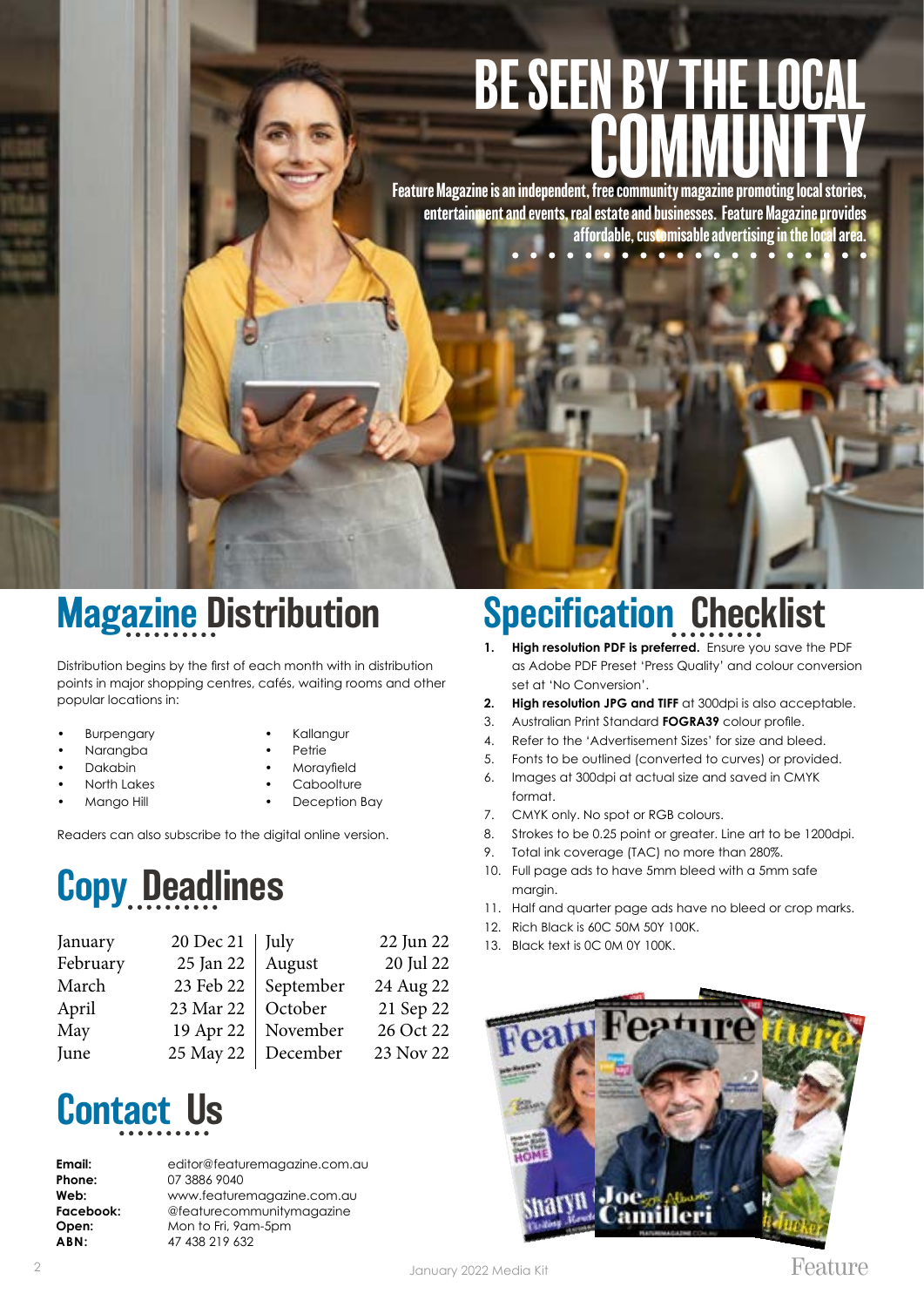#### Print Ad RatesAnd Sizes

**The below rates are per edition and based on Run of Press (ROP) ad placement.** Any specific ad placement requests may incur a 10% ad placement surcharge. Ad packs may be paid month-to-month or upfront\*. All advertising bookings are subject to our terms and conditions. Feature Magazine is released on the 1st of every month.

|                                                                      | <b>Single Ad</b><br>Per edition<br><b>Invoiced Monthly</b> | 3 Ad Pack<br>Per edition<br><b>Invoiced Monthly</b> | 6 Ad Pack<br>Per edition<br><b>Invoiced Monthly</b> | 12 Ad Pack<br>Per edition<br><b>Invoiced Monthly</b> |
|----------------------------------------------------------------------|------------------------------------------------------------|-----------------------------------------------------|-----------------------------------------------------|------------------------------------------------------|
| <b>Two Page Spread</b><br>2 x Portrait 210 x 297mm<br>+ 5mm bleed    | \$769<br>+ GST, per edition                                | $$732$ + GST, Per edition                           | \$697<br>+ GST. Per edition                         | \$663<br>+ GST. Per edition                          |
| <b>Inside Cover</b><br>Portrait 210 x 297mm<br>+ 5mm bleed           | $$769$ + GST, Per edition                                  | $$732$ + GST, Per edition                           | $$697+ GST, Per edition$                            | $$663$ + GST, Per edition                            |
| <b>Back Cover</b><br>Portrait 210 x 297mm<br>+ 5mm bleed             | $$769$ + GST, Per edition                                  | $$732$ + GST, Per edition                           | $$697$ + GST, Per edition                           | $$663$ + GST, Per edition                            |
| <b>Full Page</b><br>Portrait $210 \times 297$ mm<br>+ 5mm bleed      | $$514$ + GST, Per edition                                  | $$489$ + GST, Per edition                           | $$465$ + GST, Per edition                           | $$442$ + GST, Per edition                            |
| <b>Half Page</b><br>Landscape 184 x 133mm                            | $$330$ + GST, Per edition                                  | $$314$ + GST, Per edition                           | $$299$<br>+ GST, Per edition                        | $$284$ + GST, Per edition                            |
| <b>Quarter Page</b><br>Portrait 90 x 133mm                           | $$194$ + GST, Per edition                                  | $$184$ + GST, Per edition                           | $$175$ + GST, Per edition                           | $$166$ + GST, Per edition                            |
| Eighth Page<br>Landscape 90 x 64mm                                   | $$98$<br>+ GST, Per edition                                | $$93$ + GST, Per edition                            | $$88$<br>+ GST, Per edition                         | $$83$ + GST, Per edition                             |
| <b>Dining Guide</b><br>Landscape 90 x 88mm                           | Not Available                                              | $$80 + GST, Per edition$                            | $$70$ + GST, Per edition                            | $$60$ + GST, Per edition                             |
| <b>Trades &amp; Services</b><br>Landscape 60 x 30mm<br>(Full Colour) | Not Available                                              | $$120*$<br>+ GST. Three editions                    | $$210*$<br>+ GST, Six editions                      | $$360*$<br>+ GST. Twelve editions                    |

\*Upfront payment is required for all Trades & Services ad packs. Monthly payments are not available.